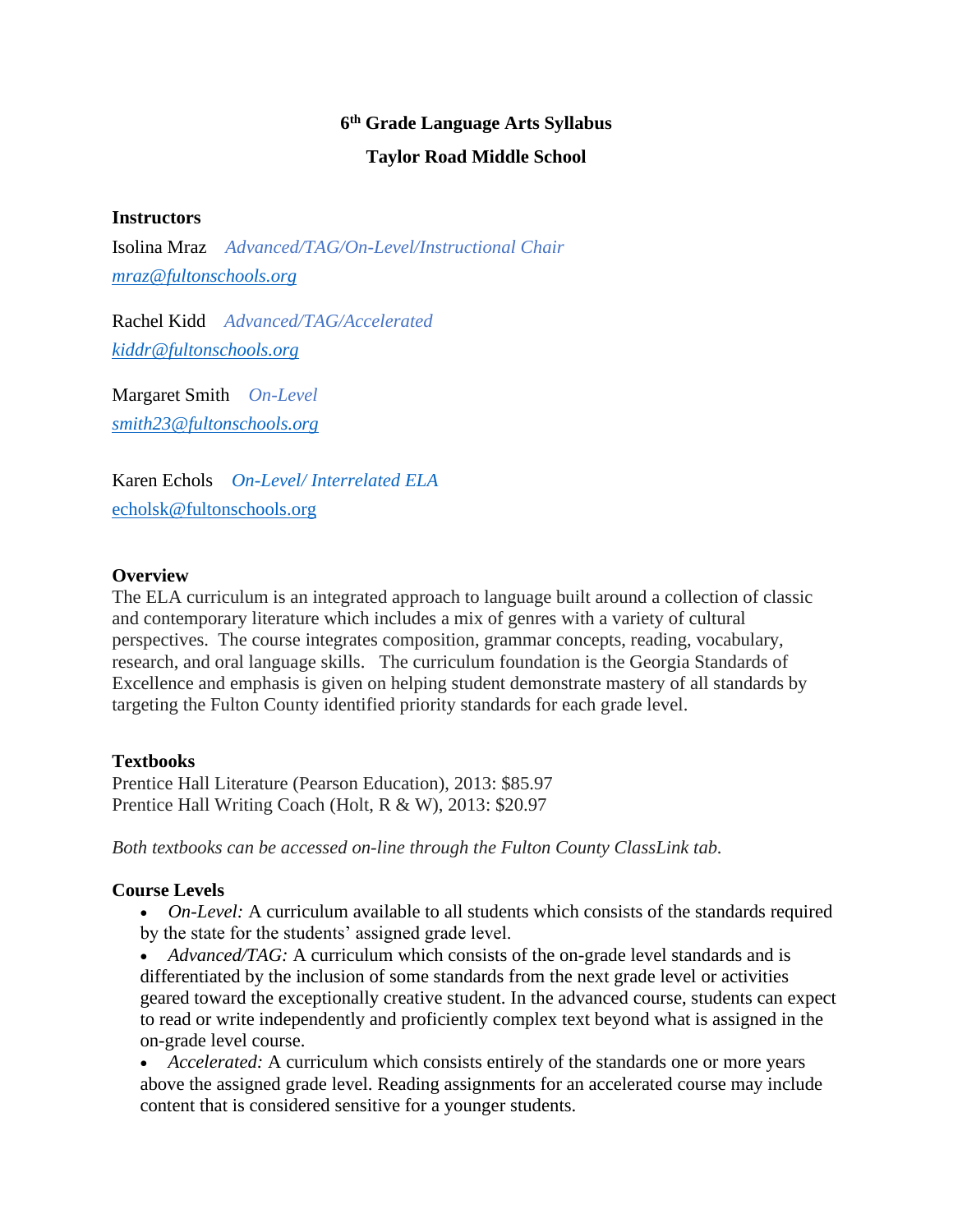#### **Recovery on Assignments/Assessments**

All students will have one (1) opportunity each nine weeks to redo/retake one (1) major assignment/assessment.

- Eligibility for a redo/retake is for students who receive a 79 or below on a specific major assignment/assessment.
- Students are eligible to earn a replacement grade on a redo/retake no higher than 79.

• Student redo/retakes must be completed before the next major assignment/assessment is given or five school days before then end of a marking period if there is not another major assignment/assessment given (exceptions can be made for students who have excused absences during this five-day window).

# **Special Education Reporting**

Within this course, accommodations and modifications will be implemented based on students' current Individualized Education Plan (IEP). For specific goals and objectives and instructional levels, refer to your child's IEP.

# **Grade Categories**

• Major grades: 60%; Minor grades: 30%; Participation: 10%

# **Grade Weights**

- $90-100 = A$
- $80-89 = B$
- $70-79 = C$
- $69-0 = F$

# **Attendance**

In the event we go "virtual", teachers at TRMS will be using the following criteria for marking a student present:

- Camera on during class
- Respond when called upon
- Use the chat for responses when requested by teacher

#### **Class Novels**

Throughout the school year, your student will be reading novels for class and leisure. It is the parent/guardian's responsibility to screen all novels and object to their student reading it, if deemed necessary, before the student begins reading. We suggest that you set expectations with your student, regarding this matter.